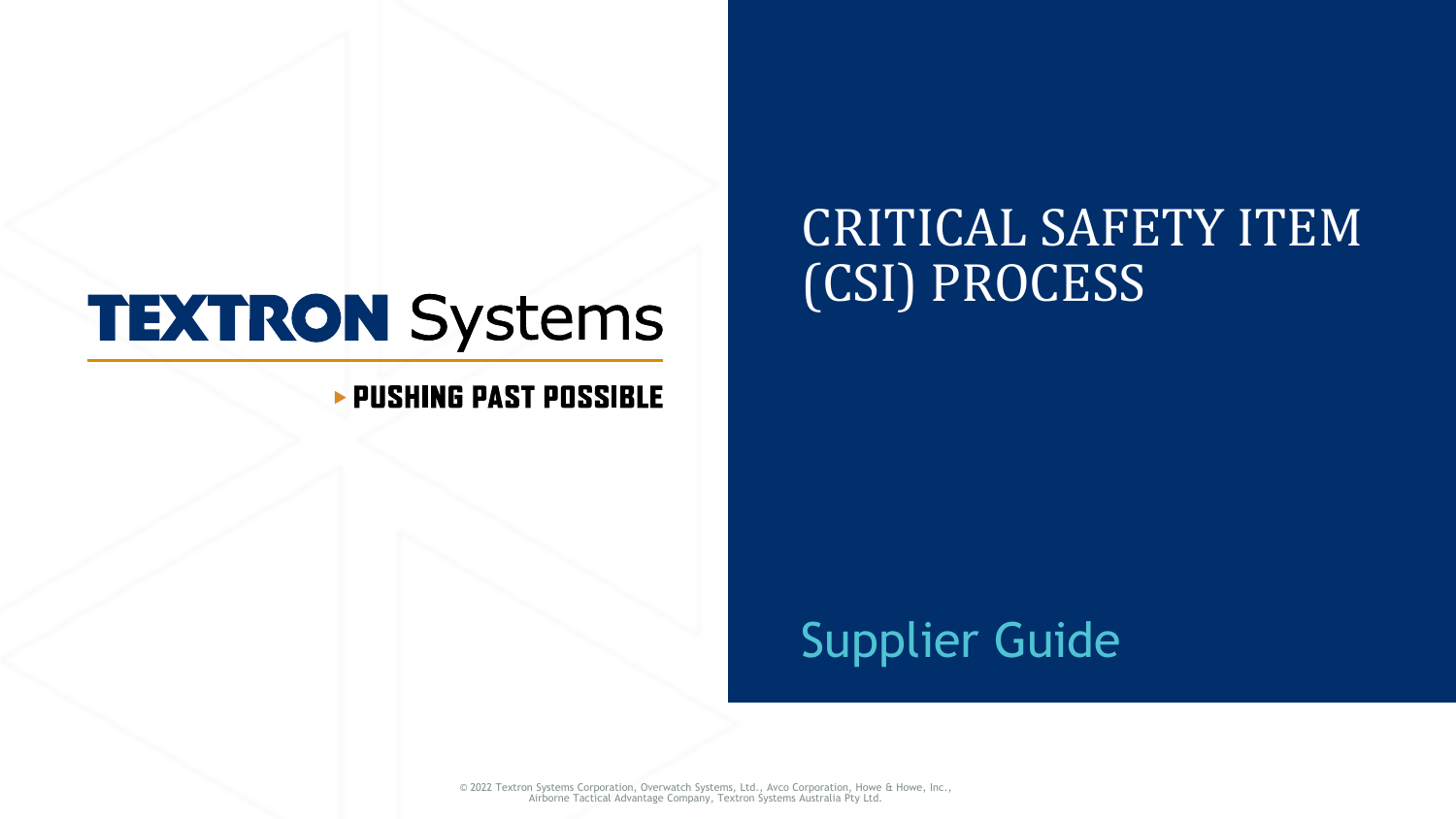## **DEFINITIONS**

### • **Critical Safety Item (CSI)**

• A part, an assembly, installation equipment, launch equipment, recovery equipment, or support equipment for an aircraft system that contains a characteristic which failure, malfunction, or absence of could cause a catastrophic or critical failure resulting in the loss of or serious damage to the aircraft, an unacceptable risk of personal injury or loss of life, or an un-commanded engine shutdown that jeopardizes safety.

### • **Critical Characteristic (CC)**

• Any feature throughout the life cycle of a CSI (e.g., dimension, finish, material or assembly, manufacturing or inspection process, installation, operation, field maintenance, or depot overhaul requirement) which if nonconforming, missing, or degraded could cause failure or malfunction of the CSI. Critical characteristics may be identified on drawings, in technical data packages, in contract quality assurance provisions, or through other contract requirements/clauses.

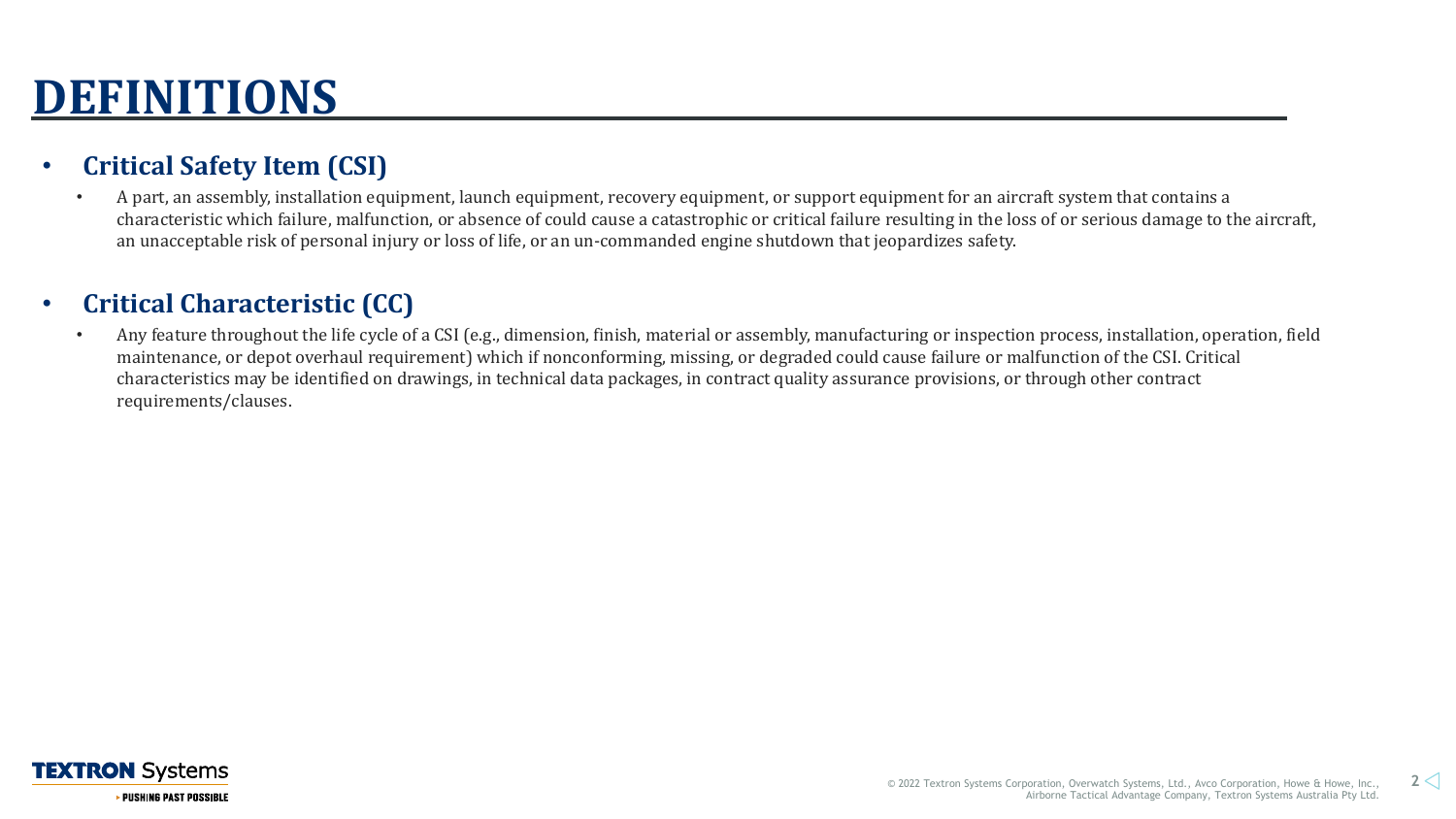## **IDENTIFICATION OF CSI ITEMS**

- Textron Systems maintains a Critical Safety Item (CSI) program designed to mitigate the risk of failure of specified parts.
- Part description includes "(CSI x)"
	- e.g., 12345-67890 Widget 1 (CSI 4)
- Drawing indicates **CRITICAL SAFETY ITEM** on first page
- Text within drawing identifies item as **CSI**
- Critical characteristics are identified with the symbol **\*CSI\***

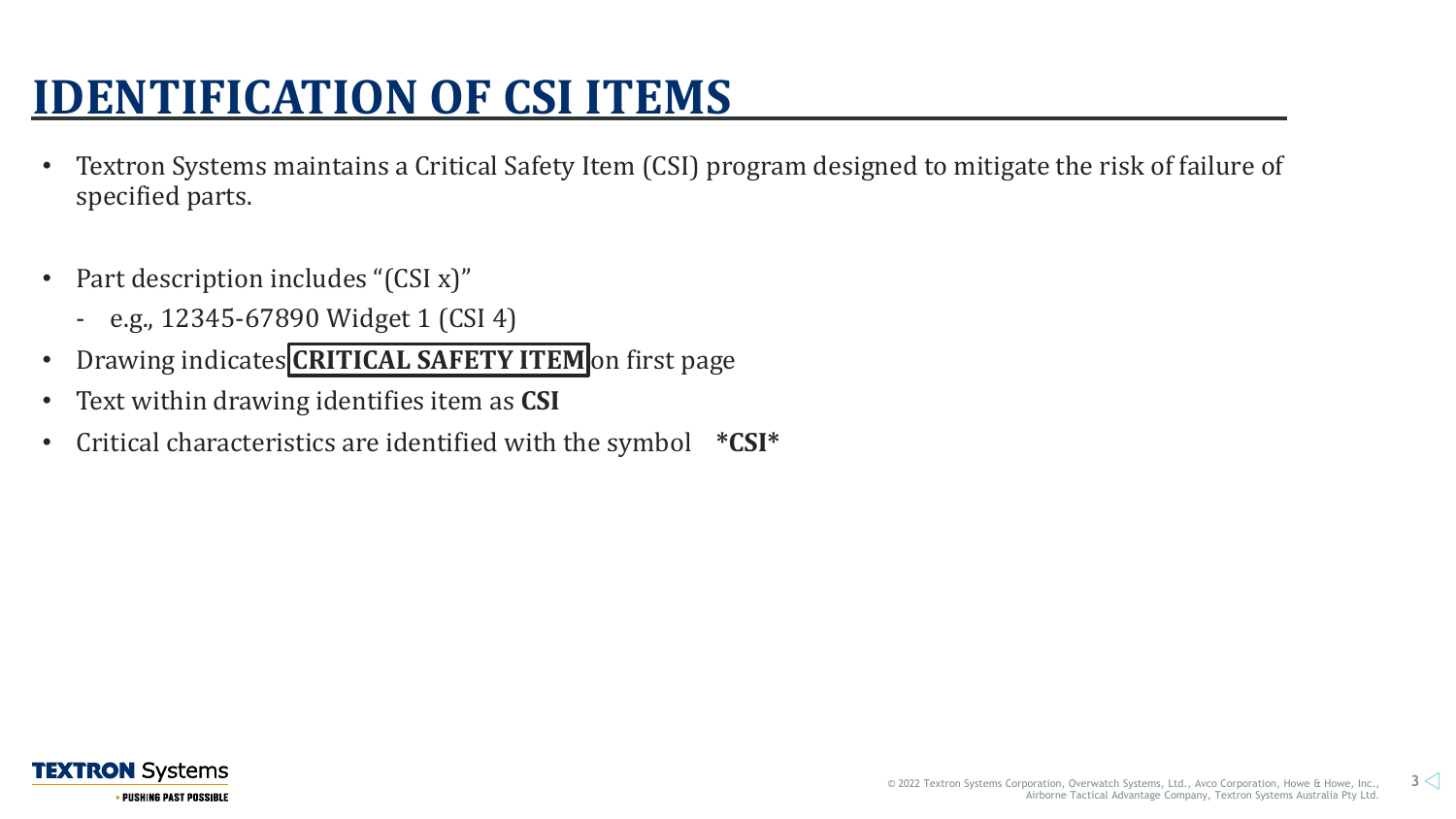## **GENERAL DESCRIPTION OF LEVELS**

### **Most Critical** and/or currently **least controlled**

**Least Critical** and/or currently well controlled

#### **LEVEL 4**

- Level 1, 2 and 3 Requirements plus: • Implement control plan to monitor critical characteristics
	- Perform and maintain detailed inspection records
	- Maintain serialization information
	- •Complete initial Physical Configuration Audit (PCA)
	- •Develop control plan (purchased items)

#### **LEVEL 3**

- Level 1 and 2 Requirements plus:
	- Identify critical characteristics and revise or create source/spec control/mfg drawings to include critical characteristics
	- Define inspection/test plan that monitors critical characteristics
	- Complete supplier surveys/audits
	- •Conduct first article inspections
	- •Develop control plan (Textron Systems-manufactured items) •Supplier meetings to communicate program requirements

#### **LEVEL 2**

Level 1 Requirements plus:

• Identify Critical Failure Modes and collect data •Compare Critical Failure Modes with current acceptance criteria

#### **LEVEL 1**

- Review data: Part usage, failure history and FMECA data
	- Identify and review: Drawings/processes/controls
- Procurement method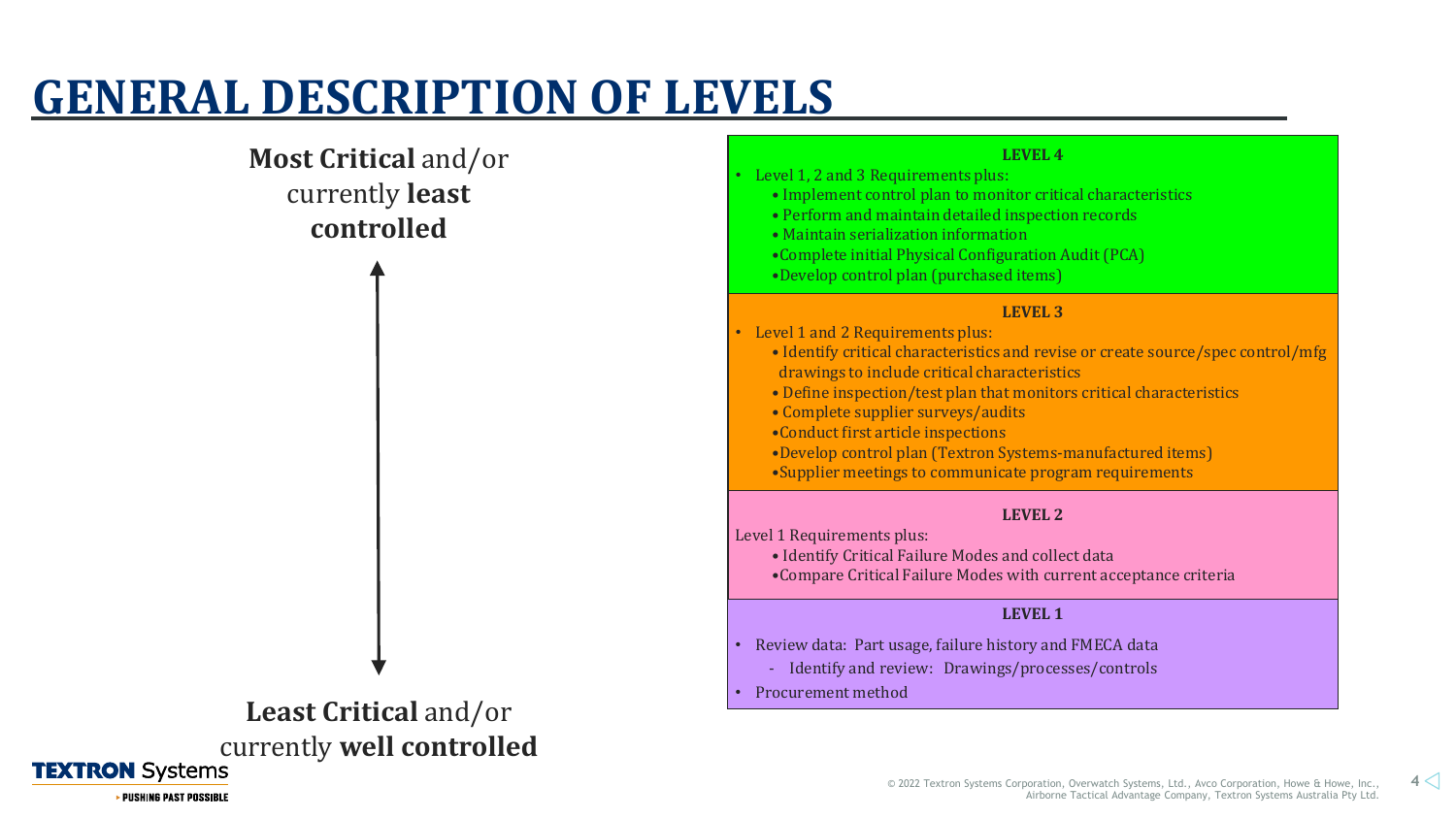## **CSI PROGRAM ACTIVITIES**

- The requirements for the CSI Program Activities are listed below and documented in QA-SP65, which can be found on the Textron System's [Supplier Information Site](https://www.textronsystems.com/services-support/suppliers).
	- Data gathering and Control Plan Creation (Levels 3 & 4)
	- Configuration Management (CM)
	- Configuration Control
	- Physical Configuration Audit (PCA) (Levels 3 & 4)
	- First Article Inspection (FAI) (Levels 3 &4 )

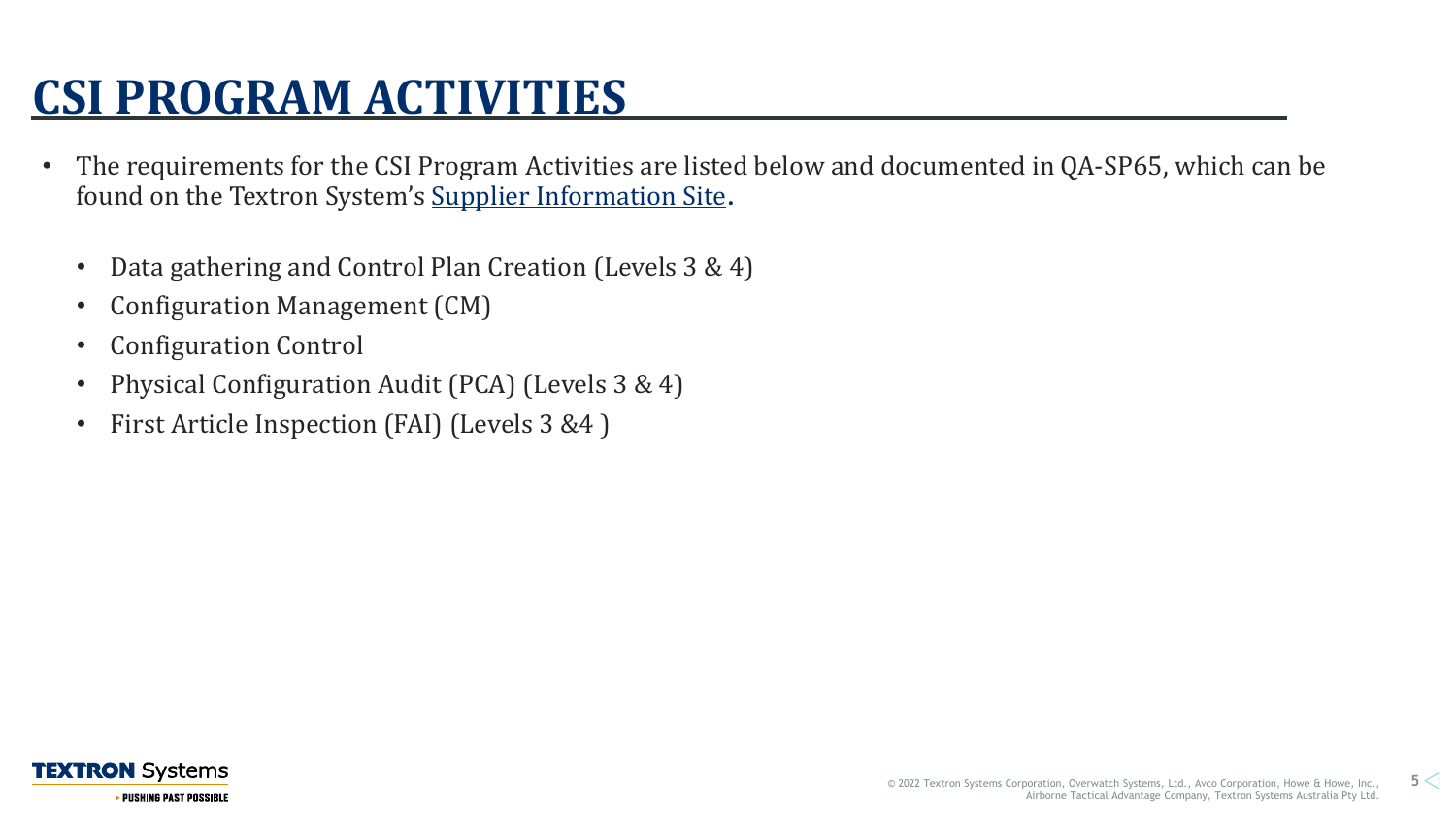### **EXAMPLE CONTROL PLAN**

| <b>CRITICAL SAFETY</b><br><b>ITEM</b><br><b>CONTROL PLAN</b> |         | Part Number:<br>Part Description:<br>Supplier:<br>Control Plan Rev: |                                  |                                            |                                              | Control Plan Approved:<br><b>Engineering Approval:</b><br>QA Approval:<br>Customer Approval: |                     |                       |                      |
|--------------------------------------------------------------|---------|---------------------------------------------------------------------|----------------------------------|--------------------------------------------|----------------------------------------------|----------------------------------------------------------------------------------------------|---------------------|-----------------------|----------------------|
| Characteristics                                              |         |                                                                     |                                  | Methods                                    |                                              |                                                                                              |                     |                       |                      |
| Product                                                      | Process | Mfg<br><b>Tools/Machines</b>                                        | Characteristic<br>Classification | Product/Process<br>Specification/Tolerance | Evaluation/Measurement<br>Technique/Accuracy | Size                                                                                         | Sample<br>Frequency | <b>Control Method</b> | <b>Reaction Plan</b> |
|                                                              |         |                                                                     |                                  |                                            |                                              |                                                                                              |                     |                       |                      |
|                                                              |         |                                                                     |                                  |                                            |                                              |                                                                                              |                     |                       |                      |
|                                                              |         |                                                                     |                                  |                                            |                                              |                                                                                              |                     |                       |                      |
|                                                              |         |                                                                     |                                  |                                            |                                              |                                                                                              |                     |                       |                      |
|                                                              |         |                                                                     |                                  |                                            |                                              |                                                                                              |                     |                       |                      |
|                                                              |         |                                                                     |                                  |                                            |                                              |                                                                                              |                     |                       |                      |